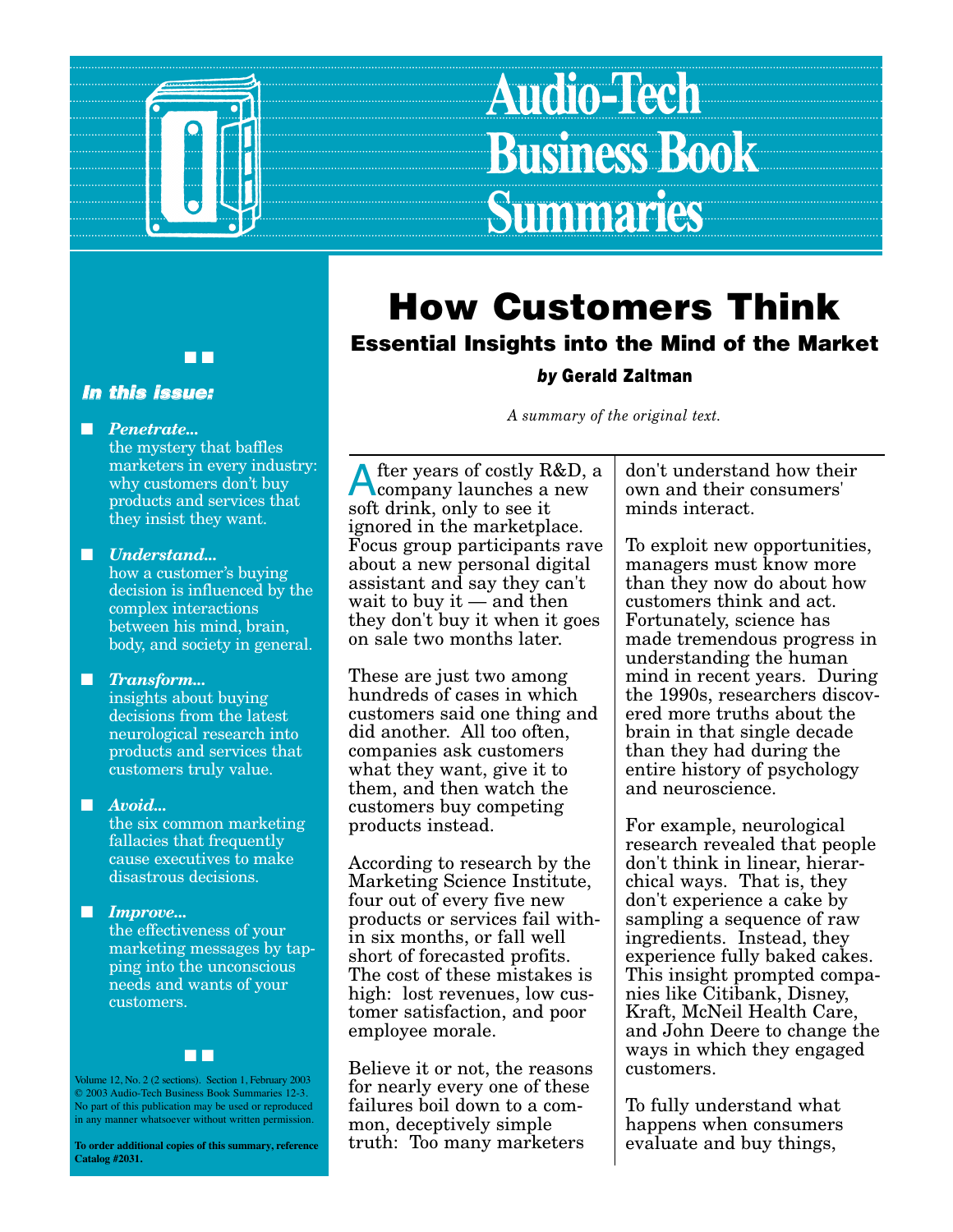these companies are drawing upon many disciplines ranging from zoology to musicology, from neurology to anthropology. This research is pointing marketers to a new understanding of how a customer's buying decision is influenced by the complex interactions between mind, brain, body, and society in general.

Some managers are even importing experts, asking new questions, discovering powerful new knowledge, and then creating products that offer unprecedented value.

Most importantly, these efforts are paying off with real benefits. For example, the managers of one company met for two days with a neurobiologist, a psychiatrist, an Olympic coach, a specialist in adult intellectual development, and a sociologist. Their mission was to examine new ways to use consumer incentives. The meeting generated several innovative ideas, one of which the company implemented within two weeks. In the next seven months, the effectiveness of its consumer incentive program soared by almost 40 percent.

Marketers are also starting to understand how their own minds work, and how they distort their perceptions of consumers' responses. When consumers and marketers interact, the result is a concept we'll call *the mind of the market.* That's what successful managers must understand — and leverage creatively — to seize competitive advantage.

This new way of thinking about customers is much different than the way marketers usually think.

Currently, more than 80 percent of market research is used to reinforce existing conclusions, rather than to test or develop new possibilities, according to Harvard Business School professor Rohit Desphandé.

By focusing on their own assumptions, managers prevent themselves from gaining a true understanding of their customers. Too many managers make decisions based on six common marketing fallacies. These fallacies are:

- First, *consumers think in well-reasoned, linear ways* as they evaluate products. They don't. For example, consumers do not consciously assess a car's benefits attribute by attribute and decide whether to buy it. Instead, their emotions the desire for happiness, prestige, and so on play a bigger role than logic in the purchase decision.
- Second, *consumers can plausibly explain their thinking and behavior.* In reality, however, 95 percent of thinking takes place in our unconscious minds. People use conscious thought primarily as a way to rationalize behavior.
- Third, *consumers' minds, brains, bodies, and surrounding culture can be studied independently of one another.* In fact, the mind, brain, and external world interact with, and help shape, one another. For example, people from different cultures experience physical pain differently.
- Fourth, *consumers' memories accurately reflect their experience.* Research reveals that memory is not perfect, and in fact it changes depending on the situation. For example, when people are asked to recall an experience, their memories are influenced by the sequence in which the questions are asked, and even the color of the paper on which the survey is printed.
- Fifth, *consumers think primarily in words.* Yet brain scans suggest that only a small portion of the brain's neural activity ultimately surfaces in language.
- Sixth, *consumers can receive "injections" of company messages — and interpret them correctly.* However, consumers do not passively absorb messages. They constantly reinterpret such messages in terms of their unique experiences. For instance, people have long heard that they should visit the dentist every six months. But research shows that most individuals are very skeptical about the need for such regular dental visits.

In falling prey to the six misconceptions listed, marketers make three errors:

- 1. Mistaking descriptive information for real insight.
- 2. Confusing consumer data with understanding.
- 3. Focusing on the wrong elements of the consumer experience. These errors can destroy product launches.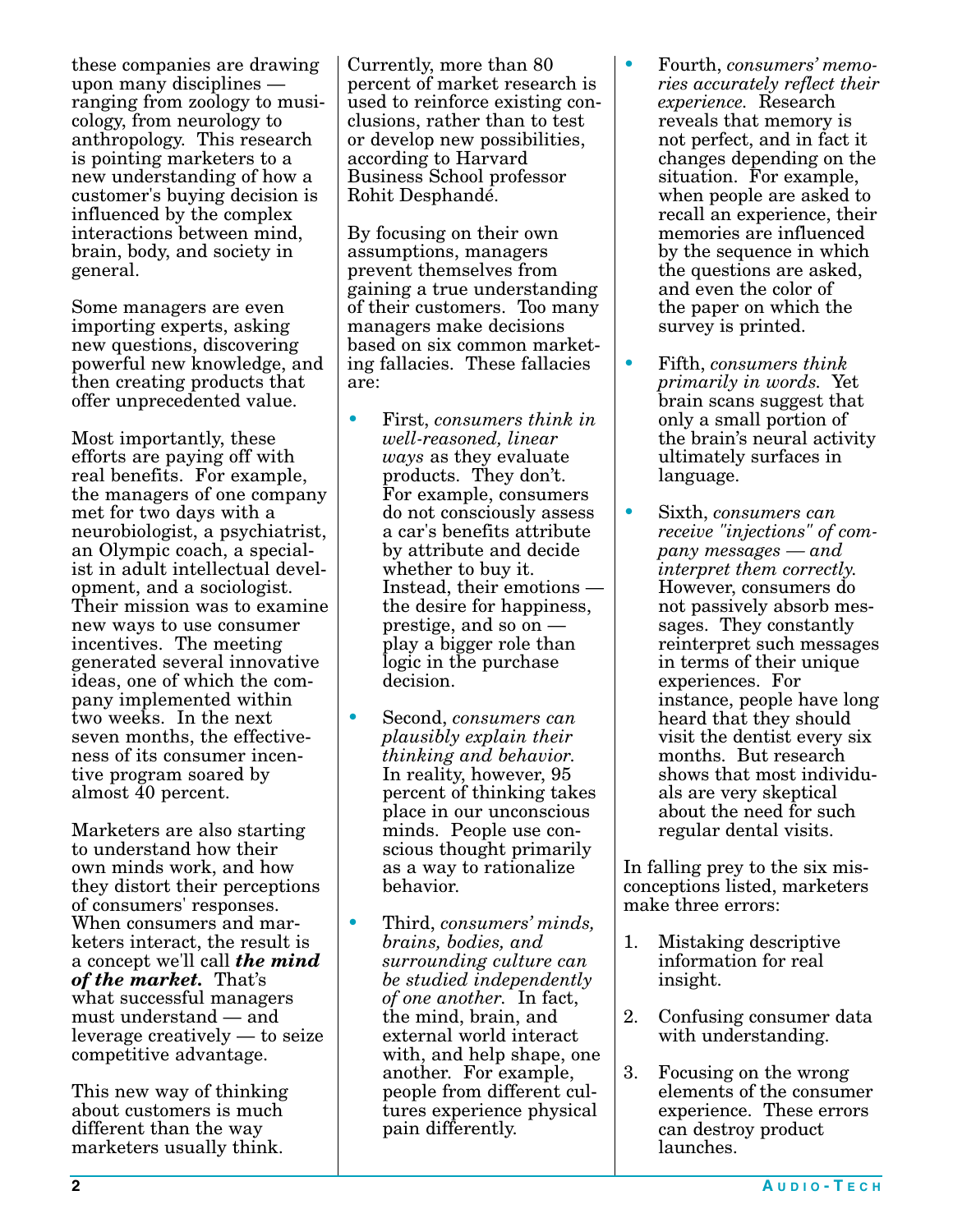Most marketers believe merely knowing that consumers prefer a container with a round shape rather than a square one is enough. But digging more deeply into *why* consumers lean toward one shape can produce some real insights. It may even suggest that another shape, such as rectangular or oblong, would spark better sales.

Managers can't achieve truly insightful consumer analysis by scratching the surfaces of thought and behavior. To understand consumers, it's biological factors that underlie mental activity. It is also essential to grasp the social and psychological processes that affect consumers' experiences.

Those steps lead to a fuller understanding of how mental activity occurs. Then, the marketer can gain a more complete understanding of customers.



#### **THE MIND OF THE MARKET**

The goal for marketers is to achieve *customer-centricity*. It occurs when:

- First, the *customer* hears and fully comprehends that a firm's offerings merit a purchase.
- Second, the *company* hears and fully understands the customers' deepest thoughts and strongest yearnings.

Without listening carefully and systematically to customers, marketers can't develop effective strategies. As for customers, the more they understand a product's value, the more they'll want to buy.

Thinking *inside the box* limits the ability to tap into consumers' minds. To find out what they're really thinking — consciously and unconsciously — we need to use better research methods. Then, we need to make better use of our imaginations.

Obviously, such high-quality thinking can pay dividends for marketers. But several factors limit its presence in business.

One reason is that it takes time, energy, and unusual openness to new possibilities. Also, imaginative thinking and bold actions require people with the rare courage to accept occasional failures.

But an open, active mind can help managers win more customers, and satisfy more of them.

It's an arduous process to understand the mind of the market. For instance, the number of known particles in the universe is 10, followed by approximately 79 zeros. But the number of possible neural connections in the human brain is 10, followed by more than a *million zeros.*

But even with its vast complexity, the brain isn't an entity unto itself. It interacts with the body, mind, and social world. As the brain links up with the social and physical world, the body

mediates the connection.

The body senses information about the world. It then generates chemical and physical responses that create emotions and thoughts. The body then moves in response to the cerebral activity.

Traditional market research over-relies on consciousness — in other words, on rationality, economic logic, and verbalization. However, in consumers' purchasing choices, 95 percent of the decision-making process takes place *below* the conscious level.

This means that the complex reasons why people buy one product and reject another operate well below the market researcher's "radar screen" — one traditionally focused on consciousness.

Note that unconscious thought is preverbal. It involves mental activity, but primarily at the level of impulses and fragmentary images. Tying our shoes, for example, obviously involves a kind of thought, but at a subconscious level.

In terms of consciousness, thoughts are ideas or concepts. However, more precisely, a thought is an electrochemical "behavior" or occurrence that we can't see without a neuroimaging device.

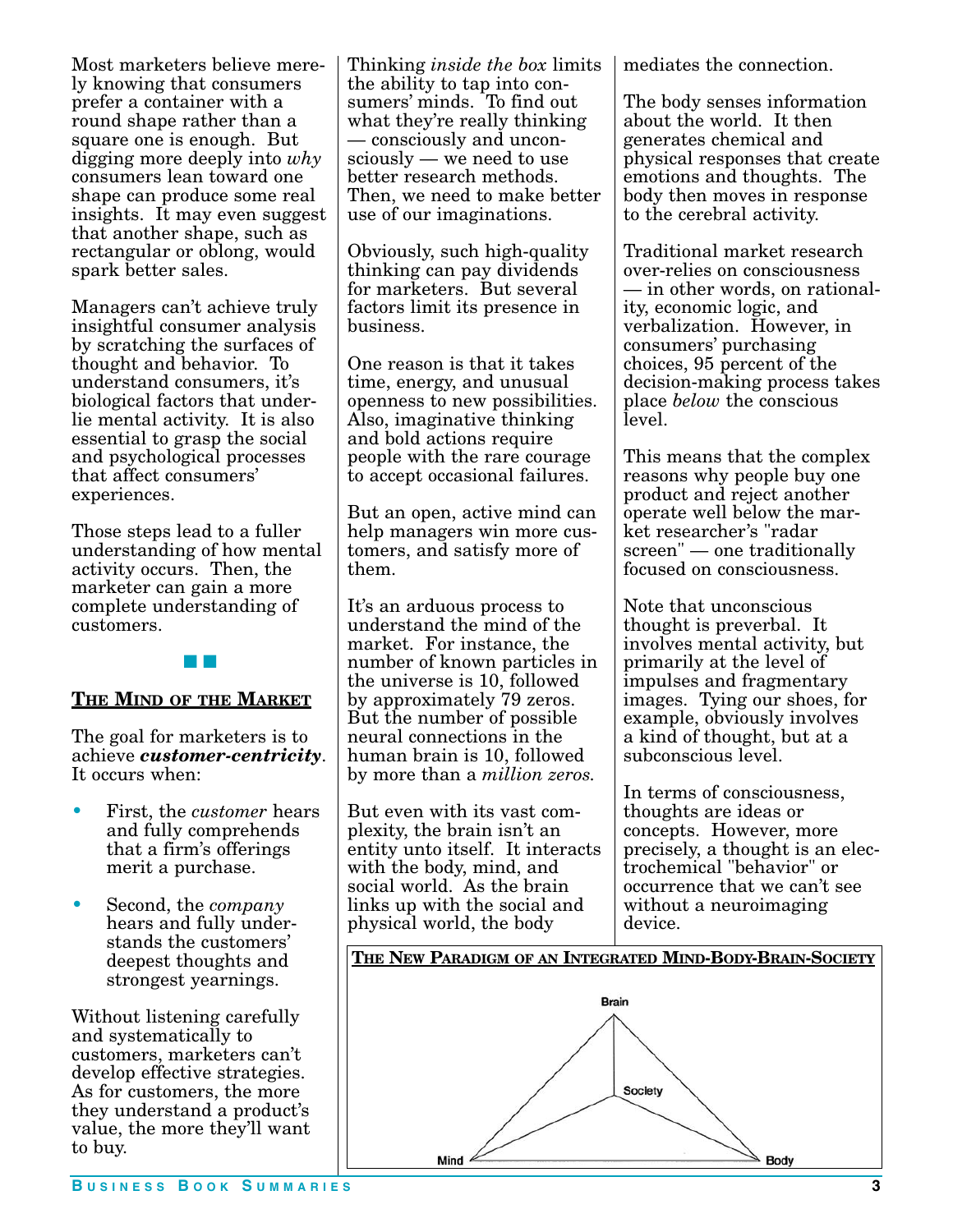Why should marketers care about such complex matters? For two main reasons: first, because marketing lies right at the hub of the interactions; and second, because the new paradigm reminds us that we can't study consumers in isolation from the factors that influence them.

The mind-body-societypyramid shapes thinking and behavior for each consumer, as well as each marketer. What happens when a "marketer pyramid" and a "consumer pyramid" come together and interact?

We see the results in the figure below called "The Mind of the Market." Conscious processes play a relatively small part; this is the top of each pyramid. In contrast, unconscious processes play a large role, represented by the broad base of each pyramid.

However, as we've seen, marketers traditionally have focused on conscious processes — and largely ignored the hard-to-read unconscious.

That's a big problem, one of which all of us are at least dimly aware. As we've already suggested, a person purchasing a high-performance sports car is not just buying a device to convey him from one place to another. In

purely rational terms, the purchase may make little practical or economic sense. After all, speed limits prevent the driver from reaching the top speed on the speedometer, so he cannot drive a \$100,000 Porsche faster than a \$20,000 Ford.

Instead, the sports car makes a statement about the owner's personal identity perhaps regarding youthfulness, daringness, sexiness, or aggressiveness.

In some cases, consumers make purchases whose real purpose they try to conceal. For example, consider people who buy expensive chocolate products. When questioned, they often indicate it's a gift to others. However, in-depth research finds that it's usually intended for personal consumption. The purchase is tangled up in emotions of joy and guilt that the consumer may not even understand at the conscious level; all the person knows is that the sight of the box, or the smell of the chocolate, triggers a desire to buy.

Discussions of how neural activity takes place and ultimately expresses itself in conscious thought tend to be very technical. But the key point is that consciousness results from neurons



processing stimuli in largely unconscious ways.

Sights, sounds, and smells for example, smelling coffee brewing at Starbucks may unleash brain activities tracing back to pleasurable memories from childhood. Does it make practical sense to go in and spend several dollars for what's basically just a cup of coffee? Maybe not, but millions of people do so every day.

The unconscious regularly reveals itself through *metaphors.* A metaphor is "figurative language," referring to the representation of one thing in terms of another.

For instance, if a poet says, "My love is a red, red rose," he doesn't mean she's turned into a flower. He means that in sight and scent she *resembles* a rose.

Similarly, if someone says, "My hair is my signature," it's clearly not meant precisely. Rather, it suggests the hair signals something about him or her as a person.

By one estimate, human beings use about *six metaphors per minute of spoken language.* Why so frequently? Mainly because they *establish connections,* helping us interpret the world and make it intelligible.

Marketers benefit greatly by getting consumers to use metaphors about products. They can help bring unconscious thoughts and feelings to the surface. They can show the real connections consumers see between products and their own lives.

Historically, marketers have gained knowledge about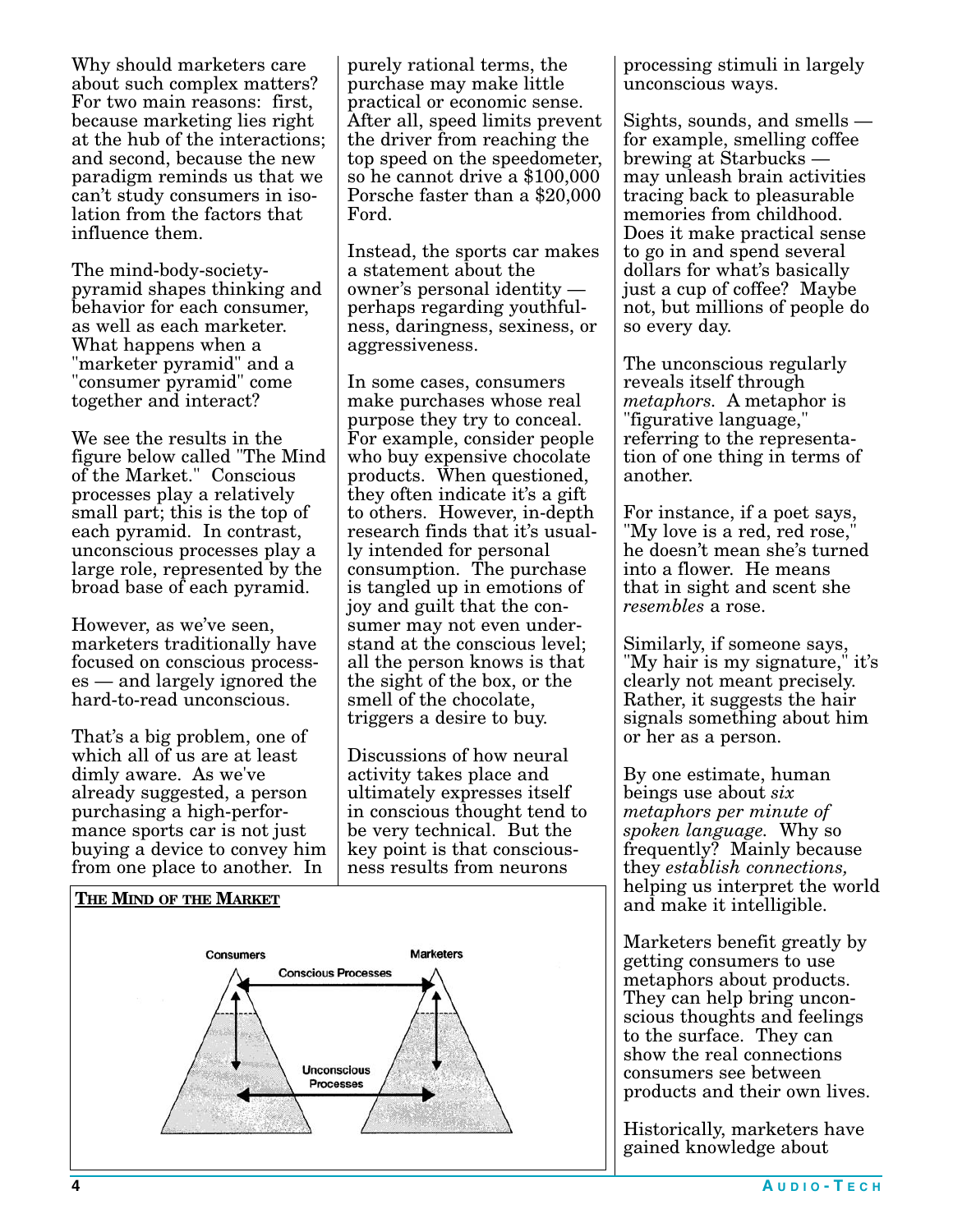consumer decision making through such means as telephone interviews, focus groups, and questionnaires. These approaches rely on self-reflection and awareness.

But how does that square with estimates that more than nine-tenths of thought, emotion, and even learning occur in the unconscious mind? The obvious answer: It doesn't.

Clearly, consciousness, which expresses itself in carefully crafted words, regularly involves self-censorship. Consciousness relies less on candor than on social acceptability.

The point is this: Much potential knowledge about consumers remains hidden. For marketers charged with achieving a deep understanding of consumers, that presents a major problem. The remainder of this summary examines the techniques marketers can use to surface more of the vast amount of consumer information that lurks in the unconscious.

■ ■

#### **EXPLORING THE UNCONSCIOUS MIND OF THE CUSTOMER**

To understand how customers think and act, we need to understand the human mind. As we've already discussed, the greatest influences on consumer decisions take place below the surface of conscious thought.

The term *cognitive unconscious* — a synonym for the unconscious mind — refers to the mental processes operating *outside consumer awareness.* Together with conscious processes, they constitute an individual's

experience of the world.

Our degree of consciousness varies over a lifetime — and even during the course of a day or an hour. It fades in and out as we work, move about, sleep, and dream.

Only a tiny portion of mental activity occurs as real awareness and thought. However, it's that consciousness which allows us to reflect on unconscious events.

Here are some researchverified examples of the unconscious mind at work:

- The exact same dinner tastes better if we like the person with whom we're dining.
- The difference between a product costing \$10 and one costing \$9.99 is a mere penny — but consumers treat it like a bargain.
- The participants in blind taste tests frequently change their stated preferences, often without awareness of doing so, when testers identify the brand and show the packaging.
- The typical consumer realizes that generic medications are as good as expensive national brands, but he or she generally pays the higher price for the comfort of the brand name.
- The use of infants or baby animals in ads invariably causes consumers to rank them high in *sincerity,* perhaps associating infancy with innocence and honesty.
- The use of *subliminal*

*messages,* those below the level of consciousness, demonstrably influences behavior.

- The delivery of overnight mail gets rated as "fast" or "slow" not so much on time of arrival as on the recipient's eagerness to get it.
- The *placebo effect* occurs, for example, when patients think they're receiving an analgesic, but instead are getting a sugar pill. A significant number of placebo recipients experience an easing of pain, apparently because their brains produce endorphins with effects similar to the chemicals in the medicines.

In other words, when people expect a positive experience, they tend to get it. That holds true not only for medicines but also for other products.

These examples call into sharp question the strongly held notion that consumers are savvy shoppers who operate rationally.

But shouldn't a product's price and demonstrated effectiveness, combined with consumers' own stated beliefs about the product, determine their buying behavior? Yes, but in many cases, they don't, and the answer lies in the unconscious.

The unconscious mind clearly represents a significant frontier. It's a place marketers must explore if they want to achieve competitive advantage.

The pressing need is to establish research methods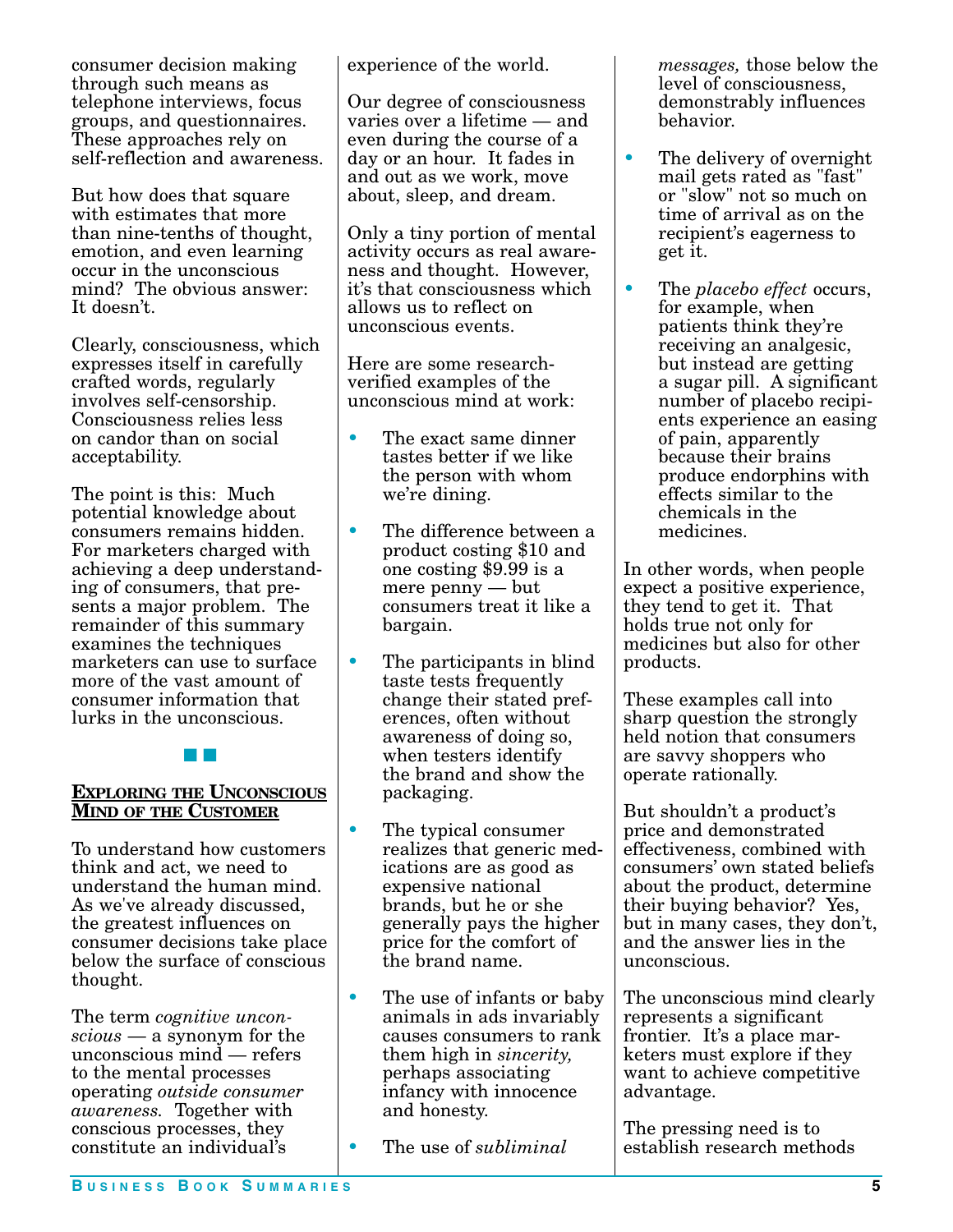that penetrate more deeply into the human mind. In this regard, metaphors offer fertile ground.

By metaphors, we mean similes, analogies, allegories, personifications, and proverbs.

When the unconscious mind reveals itself in metaphors, they're available for conscious examination. The conscious mind can examine the unconscious, but the reverse isn't true.

Enlightened managers invite consumers to use metaphors when describing products. That's because metaphors offer a glimpse into consumers' unconscious thoughts and feelings.

For example, the technique of *metaphor elicitation* can be highly effective. This method involves encouraging consumers or employees to use metaphors in talking about companies, brands, and products. Researchers can speed up the elicitation process by presenting lists of metaphors or by showing pictures.

One global industrial-goods company used metaphor elicitation to find out what executives thought about the company's attitude toward innovation. Before the interviews, participants chose from among several pictures they could use as metaphors.

One woman selected a picture of Godzilla, the giant lizard who destroys modern cities in old movies. In the common portrayal of Godzilla, he's a protector of the old way of doing things.

Metaphorically, Godzilla represents the woman's view of senior management. It

protected approaches that impeded learning, moved ponderously, and obstructed innovation.

At a deeper level, she expressed feelings of impotence and isolation in the face of a powerful, slow-moving status quo.

Clearly, the use of a metaphoric approach encouraged candor and passion. Apparently, it's easier to make a critical analysis of Godzilla than of one's employer.

It turned out that other employees agreed with the "Godzilla" characterization. In response, senior management decentralized and simplified the process of initiating new procedures.

The additional autonomy given to people paid dividends, leading to a tripling in the number of promising new ideas.

Here are two ways that firms have used metaphors in product development and refinement:

- Hallmark launched an entire new division based on consumer metaphors related to *memory,* which is a subject of great interest to the marketer of cards, picture frames, and gifts.
- A European cosmetics maker has used three core metaphors it discovered in consumers' thinking to develop entire new lines of business.

Many companies use consumer metaphors to generate new products, including Bank of America, Samsung, P&G, and DuPont. Other firms have used metaphors to

achieve several key goals, including:

- Determining auto design preferences.
- Understanding patients' experiences of medical conditions.
- Developing home healthcare products.
- Gauging audience reactions to television programming.

Metaphors can surface consumer issues that don't reveal themselves by other means, such as questionnaires. Conscious expressions have a guarded quality. Metaphoric expressions reflect more personal and uninhibited views.

For example, a DuPont researcher focusing on hosiery products said metaphor research provided "intensity, texture, and depth that we'd never gotten from other studies." She saw the research as "bringing out subtleties related to sexual issues that you don't get in a straight interview."

Based on the research, hosiery manufacturers modified their ads. Instead of emphasizing super-competent career women, the new ads provided images of sexiness, allure, and female affirmation.

Overall, understanding metaphors helps marketers communicate more effectively about brands — and increase the likelihood of purchases. For example, a Midwestern bank had found it was hurting itself by conveying a stodgy image.

Reviewing metaphors valued by its small business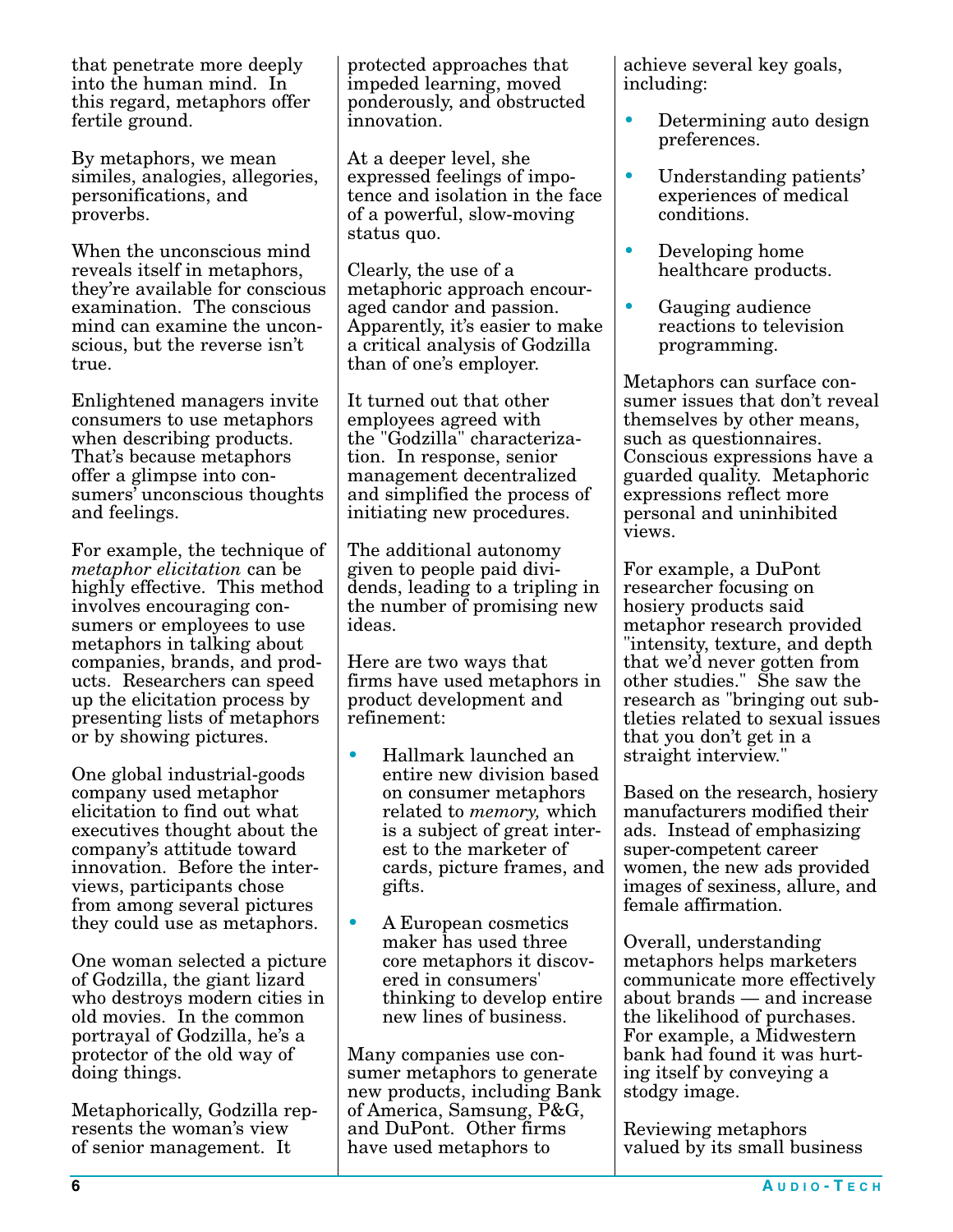customers, the bank found these go-getters stressed vitality. It modified its marketing to emphasize its energy, resourcefulness, and commitment to growth.

Understandably, when marketers seek to elicit metaphors from consumers, the process can be challenging. People get suspicious when questioned by someone they don't know — especially when the inquiries deal with their deepest thoughts and feelings.

It's important to conduct in-depth interviews, at least one hour long. It's also helpful to make them one-on-one encounters, free from the social influences of groups.

In conducting effective sessions, it's essential to resist the tendency to get participants to give the answers *you* want to hear. Remember, you're trying to trigger the *consumers'* thoughts and feelings, not your own.

In other words, don't *prompt.* Instead, *probe.* Metaphorically speaking, prompting is a mirror reflecting the researcher. Conversely, probing is a window that looks into the consumers' mind.

Effective probing requires the establishment of trust between the interviewer and participants. At times, participants might become quite emotional as one thought triggers another feeling or thought.

High levels of trust don't occur immediately, but instead require time, patience, and understanding.

However, the payoff is worth the effort. Researchers find

that eight one-hour, oneperson interviews produce the same number of ideas as eight focus groups involving a total of 65 people.

What's more, in validation studies conducted with Eastman Kodak, DuPont, and General Motors, these techniques doubled the number of ideas judged actionable and relevant to managers compared with other methods, including focus groups and surveys of more than 30,000 people.

## ■ ■

#### **RESPONSE LATENCY AND NEUROIMAGING**

Metaphor elicitation is an important technique to access the content of what consumers think and feel. Other methods also help us learn what consumers experience unconsciously.

Two such techniques are *response latency* and *neuroimaging.*

*Response latency* techniques avoid one problem with traditional approaches: that consumers' survey responses often contradict what they really feel or do. The atmosphere of a survey differs radically from that surrounding a purchasing event, and buying decisions get strongly influenced by context.

To overcome that problem, researchers measure respondents' response latency how long it takes them to respond to a certain pairing of words or images. The quickness of response indicates the presence or absence of "noise," or barriers to action in respondents' thoughts and feelings.

Researchers generally measure response times through the speed of participants' computer clicks.

Response latency distinguishes between participants' *explicit,* or conscious, emotions and thoughts and their *implicit,* or unconscious, ones. Whenever there's a difference between explicit and implicit thoughts, the implicit ones give better indications of future behavior.

Two of the most effective response latency techniques are *priming* and the *Implicit Association Test.*

*Priming* reflects the fact that specific brands "prime" or elicit certain thoughts. Two different product designs might get associated with very different concepts, one in line with the positioning strategy, one not. For example, Nike athletic footwear generally will elicit a much different response, especially from teenagers, than "sensible shoes."

The *Implicit Association Test,* or IAT, builds on priming research. It measures how consumers associate certain concepts — for example, "pleasant" or "irritating" with products or experiences.

In one case, a "clicks-andmortar" company found from the IAT that consumers were more likely to buy some products at a physical store and others on the Internet. The payoff was greater efficiency in order processing, fewer returns, lower shipping costs, and higher customer satisfaction.

Implicit measures work better than explicit measures, such as surveys, for two main reasons. First, the implicit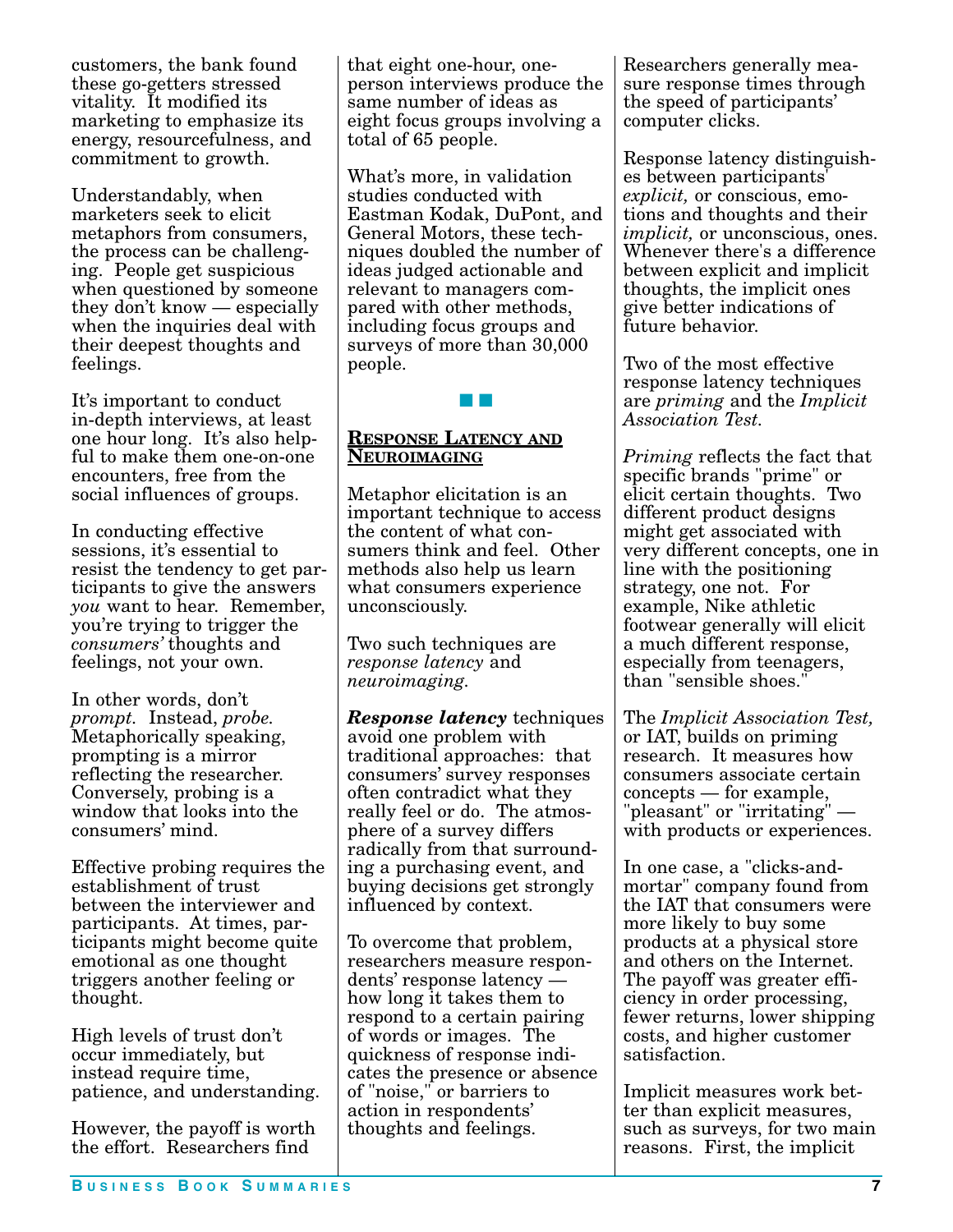approaches uncover attitudes of which consumers may not be aware. Second, they reveal the social drivers affecting behavior.

For example, if a person wants to be perceived as health conscious, he may report on a survey or in a focus group that he does not consume much alcohol and may give negative ratings to brands in that category. Implicit measures get closer to the truth.

In one study comparing implicit measures with focus groups and surveys, response latency measures revealed that there is a much larger market for alcoholic beverages than the other methods suggested. People displayed much more positive attitudes toward specific brands, and toward consuming alcohol in general.

Other research indicates that implicit measures can be especially powerful tools in the understanding of consumer attitudes about brands. For example, evidence suggests that the IAT predicts actual product usage better than self-report measures.

A second powerful technique for capturing unconscious thoughts and feelings is *neuroimaging.* This involves brain-scanning techniques that produce pictures of the structure or functioning of neurons. Neuroimaging allows researchers to make direct observations of people's brain activity while they engage in various mental tasks.

Neuroimaging offers great promise for marketers, especially in advertising and positioning.

The main neuroimaging techniques are:

- 1. Functional Magnetic Resonance Imaging, or fMRI.
- 2. Functional Diffuse Optical Tomography, or fDOT.

*Functional Magnetic Resonance Imaging* tracks changes in neural activity. The most common form of fMRI is the Blood Oxygen Level Dependent, or "BOLD" technique. It identifies brain areas with a high level of blood flow, indicating significant neural activity. In a broad sense, it shows what excites consumers.

In fMRI, neuroscientists take a number of steps to measure an individual's brain activity. The results suggest which factors, such as metaphors, ads, and the like, elicit positive memories and encode new memory.

The second neuroimaging technique is *Functional Diffuse Optical Tomography,* or fDOT. The technique is new and needs more validation. However, it avoids the main disadvantage of the fMRI technique, which is that participants must lie still in an expensive, noisy, cramped device.

How does fDOT operate? It's something like shining a flashlight through your hand. That occurs because light travels a significant distance.

In fDOT, a researcher uses laser sources and detectors applied to the head, right above the area of the brain under examination. Through this method, the researcher can get measures of neural activity.

Here's how fDOT might benefit a researcher:

Imagine an exercise where participants are asked to view a number of icons, or images. Then they are asked to generate mental pictures of the icons. The brain activation should reveal how strongly visual areas become activated when people generate their images of the icons they've seen. If your product elicites a heavy degree of positive activity, you've probably got a market winner.

Clearly, neuroimaging techniques can improve the content and application of standard market research techniques. What's more, they can detect and measure consumer reactions to various stimuli. This means they can help isolate the key metaphors and symbols helpful in developing marketing strategies.

#### **UNDERSTANDING AND USING CONSENSUS MAPS**

■ ■

Metaphors clearly help managers tap into critical, but elusive, drivers of consumer behavior. The next subject we'll explore is consensus maps, which build on metaphor elicitation and serve as valuable tools for looking into consumers' unconscious minds.

Basically, *consensus maps* are graphic displays with two elements:

- 1. Words describing the thoughts and feelings that consumers share about a particular topic.
- 2. A linear suggestion of the linkages between the thoughts and feelings.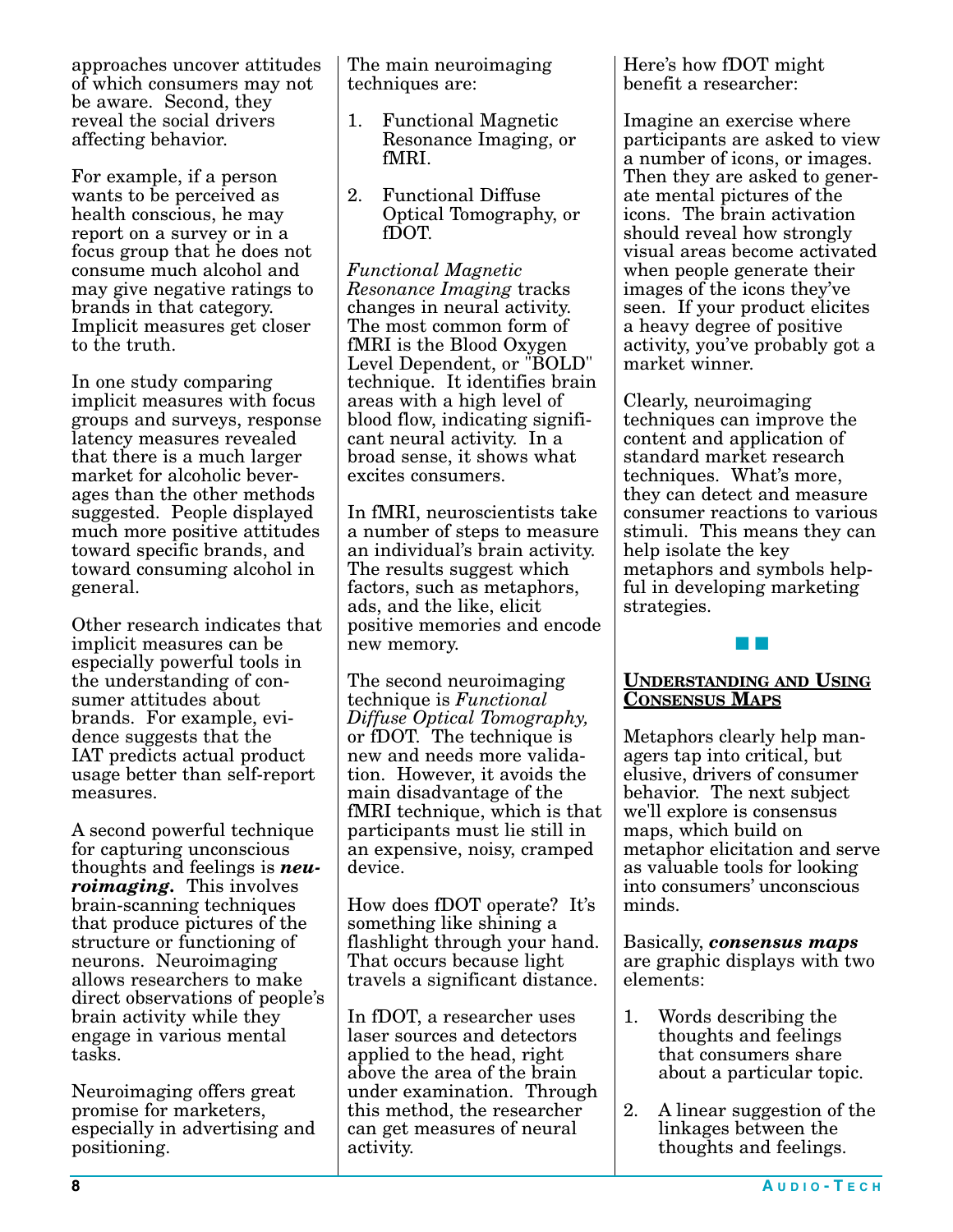Such maps represent *widely shared thoughts* by consumers about products. They reflect general concepts gleaned from original data, based on extended interviews with consumers.

Understanding common elements in values, goals, and behaviors is essential in marketing. The next step for marketers is to determine which of the shared elements they must acknowledge and respect.

Consensus maps help marketers identify such common features and how they interact. Using metaphor-elicitation techniques, researchers can make consensus maps that show most of the thinking of most consumers on a topic.

An example of a consensus map is shown on the right. It depicts consumers' thoughts about companies that have their best interests at heart.

The seven qualities in this

consensus map are: dependability, honesty, patronage, moral character, dignity, responsiveness, and hospitality. Each of these circles is connected to some of the other circles by lines to show how consumers link them. For example, honesty is connected to dependability, patronage, dignity, and moral character. It is not directly connected to responsiveness or hospitality.

For many companies, a key

quality to trace on the map is dignity." By further analyzing the data, they can create a submap around dignity that shows several other qualities that influence it.

A submap for how consumers view dignity at one company is shown below. Customers' judgments about how the company respects their dignity are connected to their perceptions of how the company treats its employees, whether the company appears



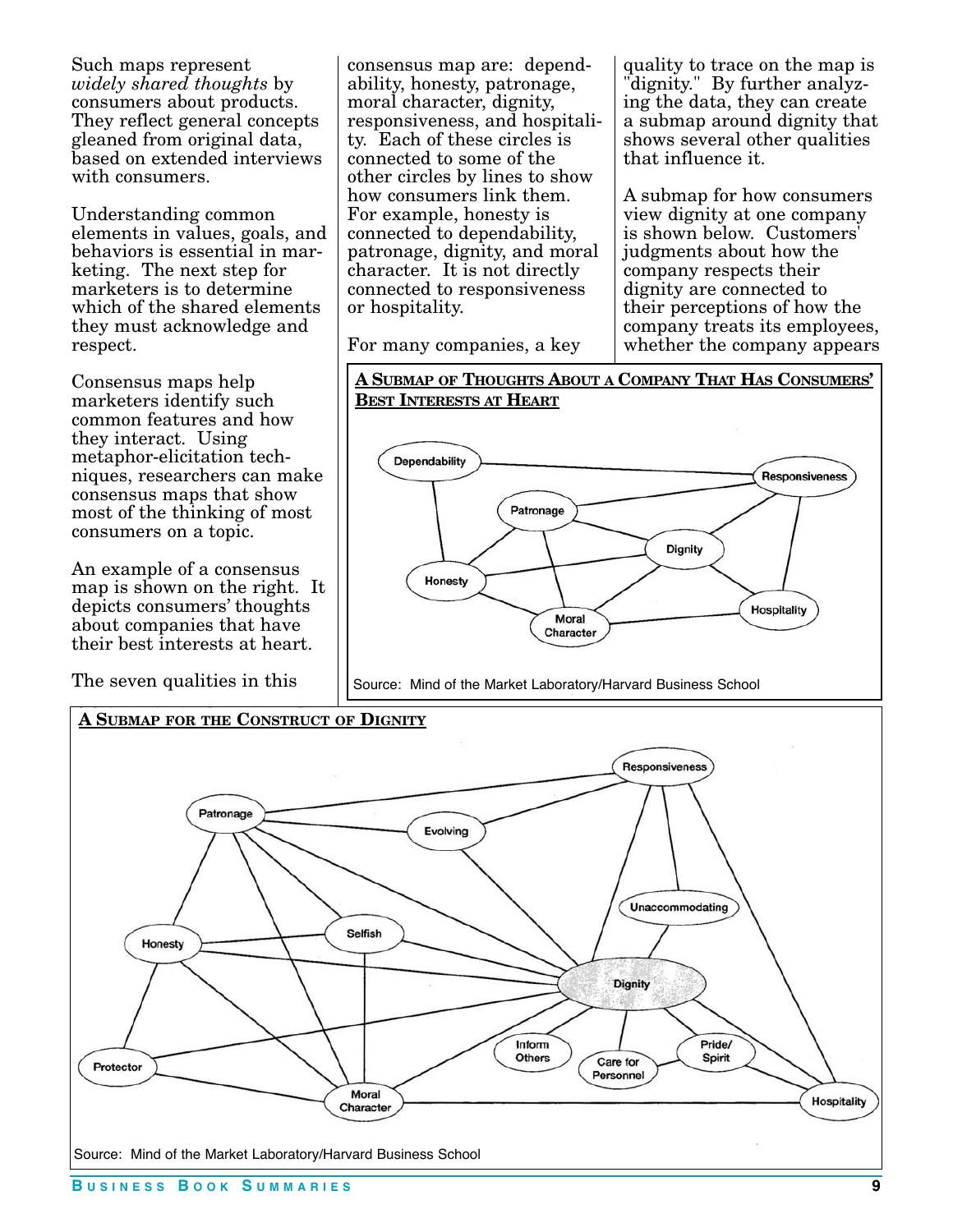to act selfishly, has a sense of pride, and is evolving.

When a major camera manufacturer conducted corporate-image surveys, it found that consumers questioned the firm's respect for its employees. The company changed its marketing campaign to stress that it treated its workers well. The next time it conducted the survey, it found that consumers rated the company higher not only in how well it treated its personnel, but also in dignity, which led to higher overall ratings of the company and its treatment of customers.

As the example shows, marketers that study consensus maps can reengineer these maps. In that way, they can help boost customer satisfaction, strengthen brand loyalty, and enhance sales.

Various companies use consensus maps in diverse ways. Here are some examples:

- Immunex, the drugmaker, used a consensus map about physician decision-making in a highly successful drug launch.
- Schiefflin and Somerset used such maps to reposition several beverage brands.
- Procter & Gamble, AT&T, IBM, and Samsung use consensus maps to develop new product concepts.
- Coca-Cola, Bank of America, J. Walter Thompson, and Fidelity Investments use them to develop communication strategies.

When working with consensus maps, managers must ask themselves several questions

about the qualities of the business they are studying. These qualities are also known as *constructs.* The questions should include:

- Which constructs merit further analysis?
- Which points should the company convey to customers relative to each construct?
- Which ranking does the company have on each of these constructs compared to competitors?
- Which degree of quality does the company achieve in terms of the strength of associations between constructs?
- Which constructs affect the company's or brand's desired position relative to other constructs?

The answers to such questions can help managers evaluate how well their marketing plans dovetail with consumer thinking. They can help target aspects of

marketing strategy that need reexamination.

In analyzing and acting on a consensus map, a critical factor is the original raw data. It comes in the form of metaphoric images and verbatim quotes — both of which are invaluable supplements to managers' unique knowledge of their products.

The extended consensus mapping shown here illustrates a sample consensus map and the raw data underlying it. The map is a product of a study on privacy conducted by the Harvard Business School Mind of the Market Lab.

**The figure below shows the consensus map reflecting key constructs and the connections between them — elements mentioned by nearly all participants in the study. The five constructs highlighted are those certain firms, including Johnson & Johnson, General Mills, and GM, found especially interesting.**



**CONSENSUS MAP FOR CONSUMER THOUGHTS ABOUT PRIVACY**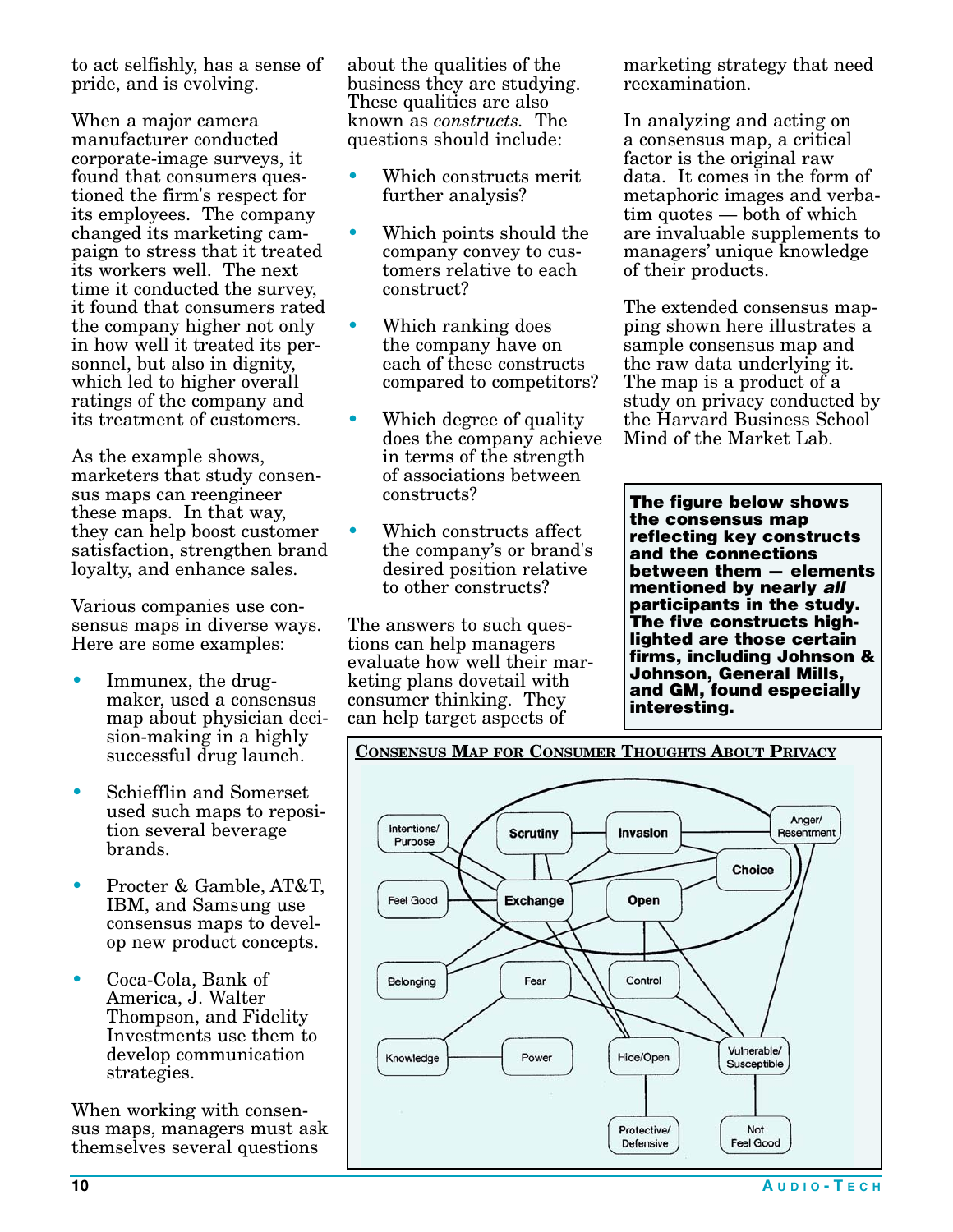**The upper- and middleright figures shown here depict excerpts from the electronic version of the map, as well as the raw data behind the highlighted constructs. The specific data relates to two constructs: "scrutiny" and "invasion."**

**Clicking on a construct enables a user to access various information about the construct, including: its definition, a set of sample quotations from which it emerged, and visual metaphors that participants used to express their thoughts about it.**

**Far more important than the individual constructs are their associations. The connections — or "lines" — in the upper and middle figures represent consumers' reasoning processes. They give texture and significance to beliefs and feelings.** 

**As illustrated in the lowerright figure, clicking on a line allows users to see how two constructs — in this case, "scrutiny" and "invasion" — relate to one another.**

**Understanding such linkages is crucial. They provide the best available basis for market segmentation.** 

**Companies should define consumer segments on the basis of similarities in reasoning, not on the constructs alone. It's the thinking processes — not the constructs, and certainly not criteria like demographics or purchase volume — that reveal "why" consumers buy.**

■

#### **THE MEANING OF SCRUTINY**

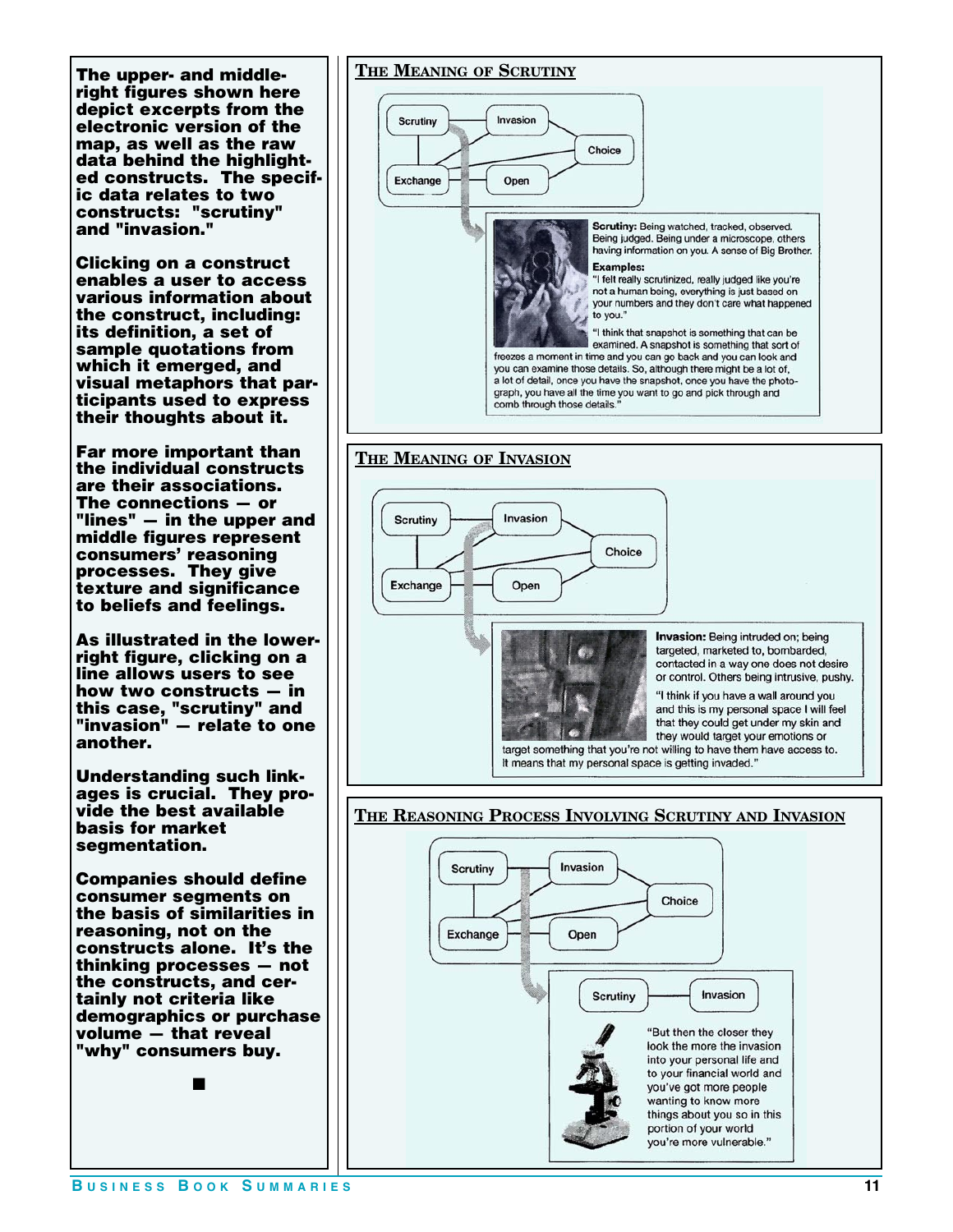Don't look at consensus maps as static. However, fundamental issues, such as what it means to "feel good," probably don't change much over time.

In the same way, central human issues, such as the meaning of "home," generally remain stable over several years.

But sub-issues related to home could change. These might include:

- The experience of keeping a home clean, which is significant to a company like DuPont.
- The use of exercise equipment in the home, which is relevant to Nautilus and its competitors.
- The use of home appliances, which is important to companies like Maytag and Samsung.

A consensus map helps managers reengineer how they interact with consumers. The map can help highlight ways companies can encourage purchasers to see offerings in new ways, with new usages.

Marketers can play key roles in helping new constructs penetrate consumers' thinking. That is, they can help consumers form fresh associations among existing ideas.

Before facilitating such shifts, managers should ask themselves questions like the following:

- What do we want this map to look like in six months or a year?
- What changes in this map would align it better

with our strategic vision?

- What constructs do we want to erase?
- Which constructs should we seek to de-emphasize or reinforce?
- Which constructs should we add that would distinguish us from our competitors?

Additional tests over time should demonstrate how well a company is succeeding in its "construct reengineering" efforts.

A consensus map serves as a guide for getting from one point in the mind of the market to another. The map helps managers identify opportunities and obstacles to successful marketing efforts.

Broadly speaking, a consensus map reflects the shared frame of reference on a topic. As consumers experience change — and marketing actions play a key role in this — the map also changes.

**MEMORY, STORIES, AND BRANDS**

■ ■

**As we've already mentioned, customers' memories about products serve as a foundation for metaphors. Metaphors and memories involve re-presentation, or re-shaping, as do stories.** 

**A metaphor re-presents one thing in terms of another. A story also re-presents, through linking events into a coherent whole, a story.**

**All three — metaphor, memory, and story contain elements of truth and fiction, as well as** 

#### **thought and emotion.**

**Thus, the three categories overlap. Memories are stories, but stories have a basis in memory. Both memories and stories contain elements of metaphor.**

**These concepts may seem abstract. But most of us have memories and stories about certain products, such as automobiles we've owned, theme parks we've visited as children and adults, and vacation spots. Many of us can recite advertising jingles from our memories about products that no longer exist.**

**Consumers use metaphors, memories, and stories to give a personal meaning to products and brands. But it's important to realize that outside influences, including marketers, can cause people to change their memories. They can help create new meaning, and new stories, about their brands.** 

**In one study, moviegoers who expressed negative responses to a film they'd seen were shown a favorable review. The researchers then asked the study participants to repeat their original impression of the film. That is, they asked them not to let the positive review be an influence.**

**The result was almost predictable. The moviegoers generally remembered judging the film in much more positive terms than they originally had. However, they firmly believed they were merely repeating what they had said before.**

**Clearly, the glowing review had influenced**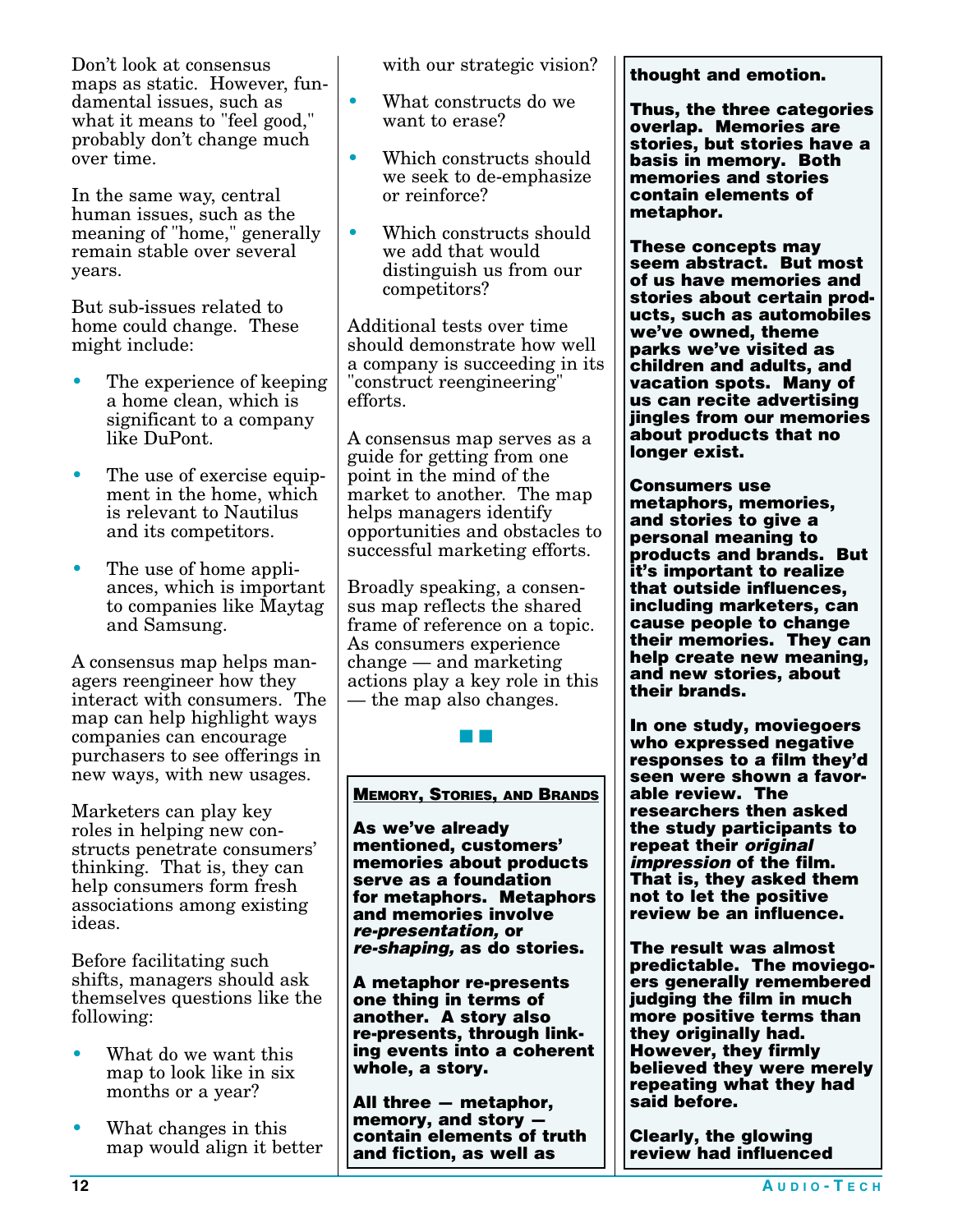**them, subconsciously, to alter their story about the product, the film. Obviously, memory and product stories aren't static, but rather "works in progress."**

**The implication for marketers is this: If your product originally founders in the marketplace, don't despair. Even negative consumer experiences are subject to alteration. By re-presenting events, marketers can influence how consumers re-present their stories about a product.**

**Psychologists tell us that brands invariably link themselves with storytelling. When managers tell a brand story, they influence consumers' consensus maps. When managers tell new stories, they're reengineering those maps.** 



#### **THE 10 CROWBARS FOR CREATIVE THINKING**

It's not enough for managers to understand consumers' unconscious thinking, as expressed in consensus maps. They also have to understand the role of their own unconscious, and then think in new, interdisciplinary ways.

Managers who want to reshape their own thinking face four challenges:

- First, creating or identifying new ideas.
- Second, understanding the new ideas.
- Third, critically examining their usefulness.

• Fourth, leveraging them imaginatively in their own work.

We'll conclude this summary with 10 ways for managers to "break out of the box" to meet these four challenges. You don't need to make dramatic changes in your thinking. Instead, you should consider alternatives for times when customary habits of mind fall short.

The following approaches are "crowbars" for leveraging change and encouraging unconventional thinking. You should evaluate each of these 10 crowbars in terms of your own situation and style.

First, *favor restlessness over contentment.* Marketers that become too content give a green light to competitors. Motorola used restlessness as a crowbar in improving employee safety. It recognized that one of its consumer products, a device allowing a business traveler to summon help, could benefit its own personnel.

Second, *wonder about the cow's crumpled horn.* In the children's story *This Is the House That Jack Built,* the cow's "crumpled horn" comes as a given.

Using "crowbar thinking," we pry up questions like: How did it happen? Who crumpled it? What did it feel like for the cow? Is the crumpling the kind of thing we might do ourselves?

The crumpled horn is an irregularity. Unusual data, such as an unexpected increase or decrease in sales can be important.

Home Depot noticed a dramatic spike in sales at one

store for a home plumbing kit. It found that the reason was the kit's placement next to certain bathroom fixtures: a discovery with important marketing implications.

Third, *play with accidental data.* In many cases, we notice effects without causes. At one hospital, patients randomly assigned to one side of a floor were discharged more quickly than their counterparts across the hall. Why?

A persistent staffer finally provided a solution: The rooms of patients with shorter stays overlooked an attractive park. Patients on the other side faced a parking lot. The staffer developed the important concept of "therapeutic imaging," in which appealing scenes speed patient recovery.

Fourth, *view conclusions as beginnings.* Creative marketers not only solve mysteries, but also create them. When they receive the results of market research, they don't just accept the conclusions; instead, they ask more questions.

For example, a marketing director for a dentistry company noticed a lack of data in focus groups about waitingroom experiences. Including such questions in further research noted that the closed doors, odors, strange noises, and uninviting rooms were major turn-offs for patients. Adding insulation to doors and brightening up waiting areas turned around the situation.

Fifth, *get outdated.* That is, try to make what you already know and do look out of date as soon as possible. For example, Ford found that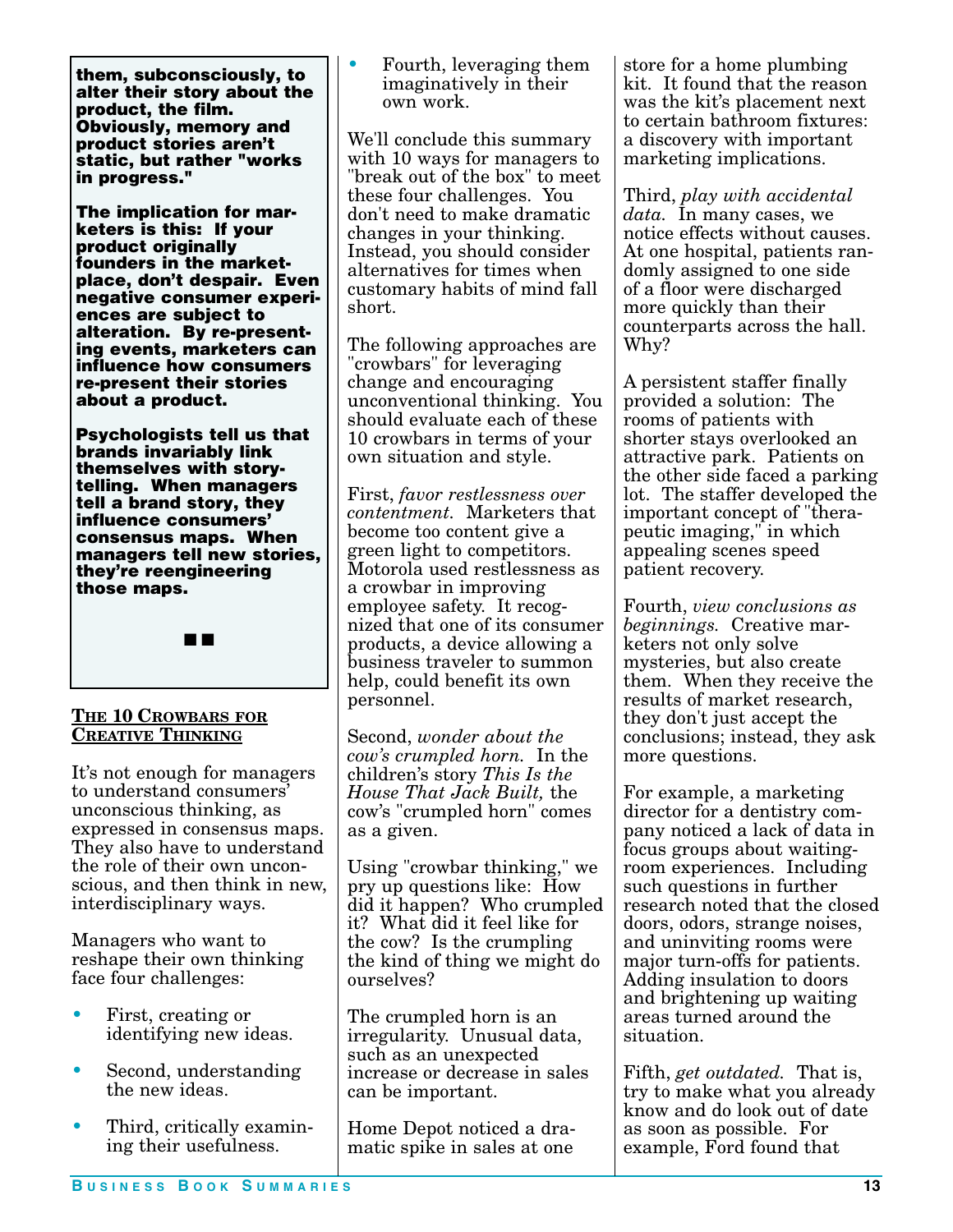improving the grooming of those responsible for car care significantly improved customer loyalty. The idea had its origin in a very unlikely place: a magazine article about social bonding among primates.

Sixth, *stop squeezing the same baby chicken.* In other words, don't put the same "death grip" on your ideas that children do with baby chickens. When people are overly attached to an idea, they block the path to progress because they can't consider other options that may be better.

Seventh, *nurture cool passion.* Imaginative thinking should blend reason, or coolness, and emotion, or passion. Cool passion requires knowing under which conditions ideas will work, and then helping create them.

Eighth, *have the courage of your convictions, not someone else's.* Every company has its share of "yes, but" types and people who are always uncomfortable with new ideas.

Yes, point out potential obstacles. But don't portray difficulties as insurmountable. The president of one healthcare concern handles the "yes, but" people in this way: He accepts their concerns, and then insists they solve the issues they raise.

Ninth, *ask generic questions.* Remember that market research doesn't exist for its own sake. Instead, it seeks to examine fundamental human and social processes. For example, General Mills has developed several brands that reflect mothers' concerns about their children's life-stages.

Tenth, *avoid premature dismissal.* Before you reject an idea, reflect on whether it might have unexpected relevance.

The goal of the 10 "crowbars" is to facilitate high-quality thinking and intellectual agility. These qualities are in short supply at many companies. That's true for many reasons, including: restrictive work environments, unfamiliarity with out-of-thebox thinking, and fear of trying to implement new ideas.

The companies that are successful in market share, margins, and profitability, will encourage the following characteristics: self-confidence, honesty about what one does — and doesn't know, courage to admit mistakes, and, especially, curiosity. Curiosity is important because it prevents confidence from becoming arrogance.

#### **BETTER ANSWERS THROUGH BETTER QUESTIONS**

■ ■

**Of course, you can't find better answers to marketing issues without first asking better questions. The question's pointedness ultimately determines the answer's quality.**

**For example, it's human nature not to want disturbing conclusions in our market research. So, the tendency is to ask consumers how they feel about our brands questions almost predetermined to get positive answers.**

**Mercedes, the carmaker, asked consumers what** 

**they thought about the brand. The answers were generally positive referring to such things as "good styling . . . comfort . . . and good maintenance."**

**Then, the company did something daring: it asked consumers what they believed the Mercedes brand thought about THEM. Negative answers abounded.**

**Consumers said things like the following: "They don't think of us" and "We are sheep." Another response was, "They think I have money to burn." Yet another respondent added, "They think I'm a child that doesn't know better."** 

**In other words, the second question did more than elicit negative comments. It also demonstrated the fragility of the positive comments about the product. What's more, it demonstrated that consumers believed the company had much less interest in them as people than as purchasers.** 

**You can frame better, more valid questions by following these guidelines:**

- **1. Determine the generic question you want to explore. That is, if you have a new product to clean cars, don't just ask about car cleaning. Instead, ask what consumers think about cleaning — and cleanliness — in general. The answers you get from the broad question can be more informative and useful than from a narrowly framed query.**
- **2. Determine whether the basic question should be specific to brand, category, or problem.**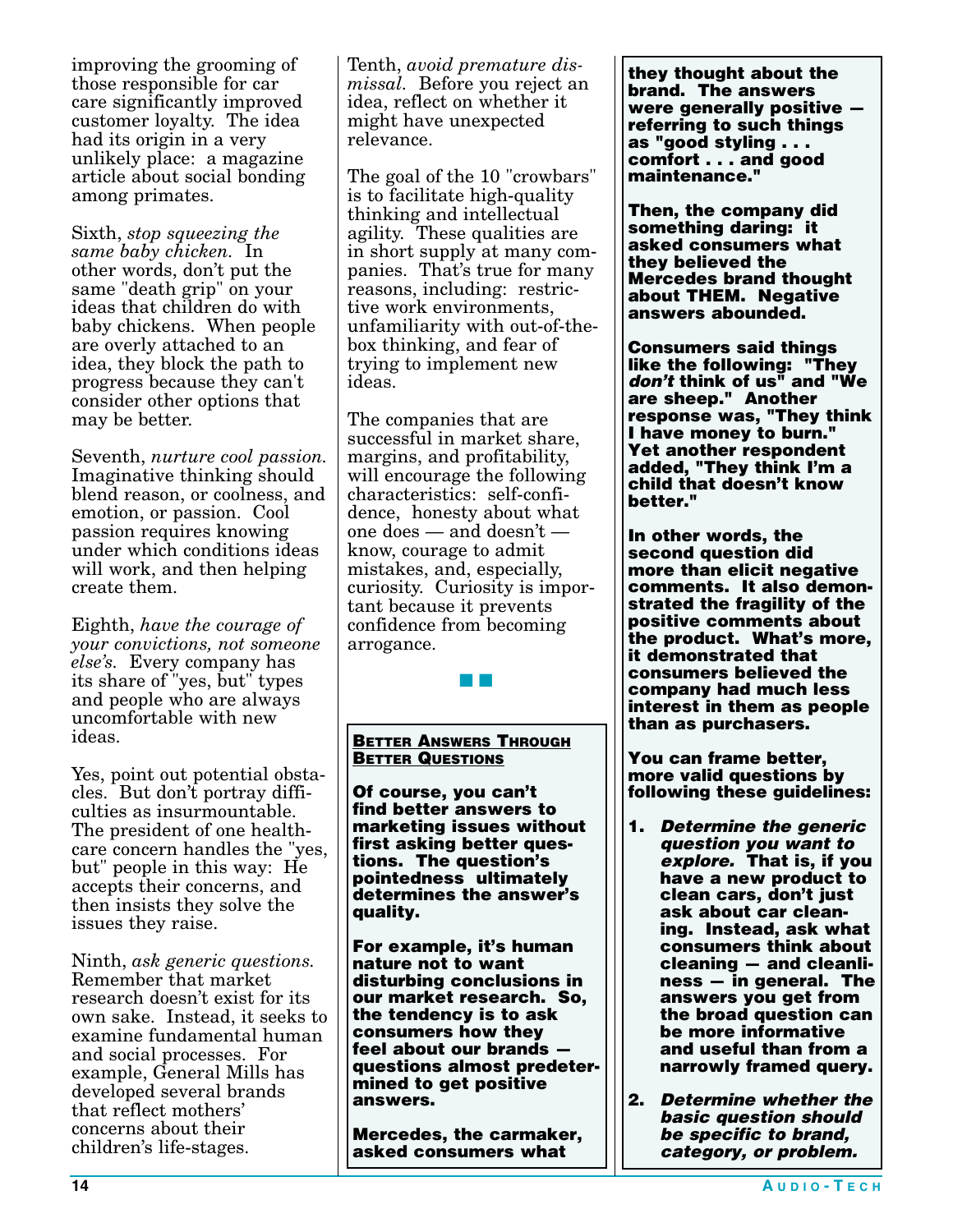**For example, if your product is a tooth whitener, should you ask consumers about your brand? Or about whiteners in general? Or about the problem the whiteners seek to address? Knowing what the problem is from the consumers' perspectives — can help you design and position your brand.**

- **3. Pose more general and more specific versions of the first question that occurs to you. In the case of the car cleaner, a more general question would deal with how consumers feel about keeping things clean. Conversely, a more specific question would ask something like, "What do you like best, and like least, about keeping your car clean?"**
- **4. Determine whether you need to know direction, velocity, or both. In other words, as you sail forth with a new product, decide what's most important to learn: is it the attractiveness or appeal of a concept or product — that is, the direction? Or is it the likely initial sales the wind's velocity? The direction question is essential to development and launch decisions. The velocity issue is critical to production decisions.**
- **5. Allow for surprises. Recognize that most market research seeks confirmation of managers' existing assumptions rather than illumination. In fact, disconfirming information, even in**

**the form of "bad news," can lead to positive changes. To avoid generating only superficial "good news," ask consumers to share any concerns not covered in the research process.**

- **6. Convert assumptions into questions. Managers must look inward to identify their own assumptions, and then outward to test their accuracy. For instance, light users of your product might tell you more than heavy users. Is the problem less with people's buying habits than with something deficient in the product?**
- **7. Employ a clairvoyant. Or at least imagine you had a clairvoyant, someone who could answer one profound question. Here's an example: A maker of alcoholic beverages didn't pose a basic question about positioning. Instead, it asked a clairvoyant's open-ended question: "What's the anatomy of social well-being?" The question reached out to consumers' thinking and feelings in ways that allowed the company to develop an extremely effective ad campaign.**
- **8. Employ a wizard someone who can fix broken things. Better yet, imagine that something goes wrong — that you have a deficiency in knowledge that might lead to a serious problem. Then, get the knowledge and fix the problem before it occurs.**

**Market-research questions** 

**should do more than lead to predictable answers. Well-designed, penetrating questions should open doorways into consumers' thinking.**

**In a practical sense, framing good questions takes you, as a manager, out of the realm of the "same old same old." It forces you to assess what you know — and don't know. It makes you choose what's important — and what's not.**

**Thoughtfully framing a question can expose wellsprings of assumptions, knowledge, and experience. Learn to question your questions, and good answers will begin to flow with abundance.**

**One key in framing research questions is to distinguish between velocity and direction. Velocity deals with likely sales, direction with general attitudes about the product.**

**Too many companies get the cart — the velocity before the horse — the direction.** 

**In one case, a bank asked customers what they thought about a new savings plan — and, especially, how many of them would be likely to enroll in it. Response was enthusiastic.**

**However, when the company launched the program, few people enrolled. Eight months after it began, the plan was discontinued. What went wrong?** 

**The bank had paid too much attention to velocity — potential sales — and not enough to direction general attitudes about the product. It thus**